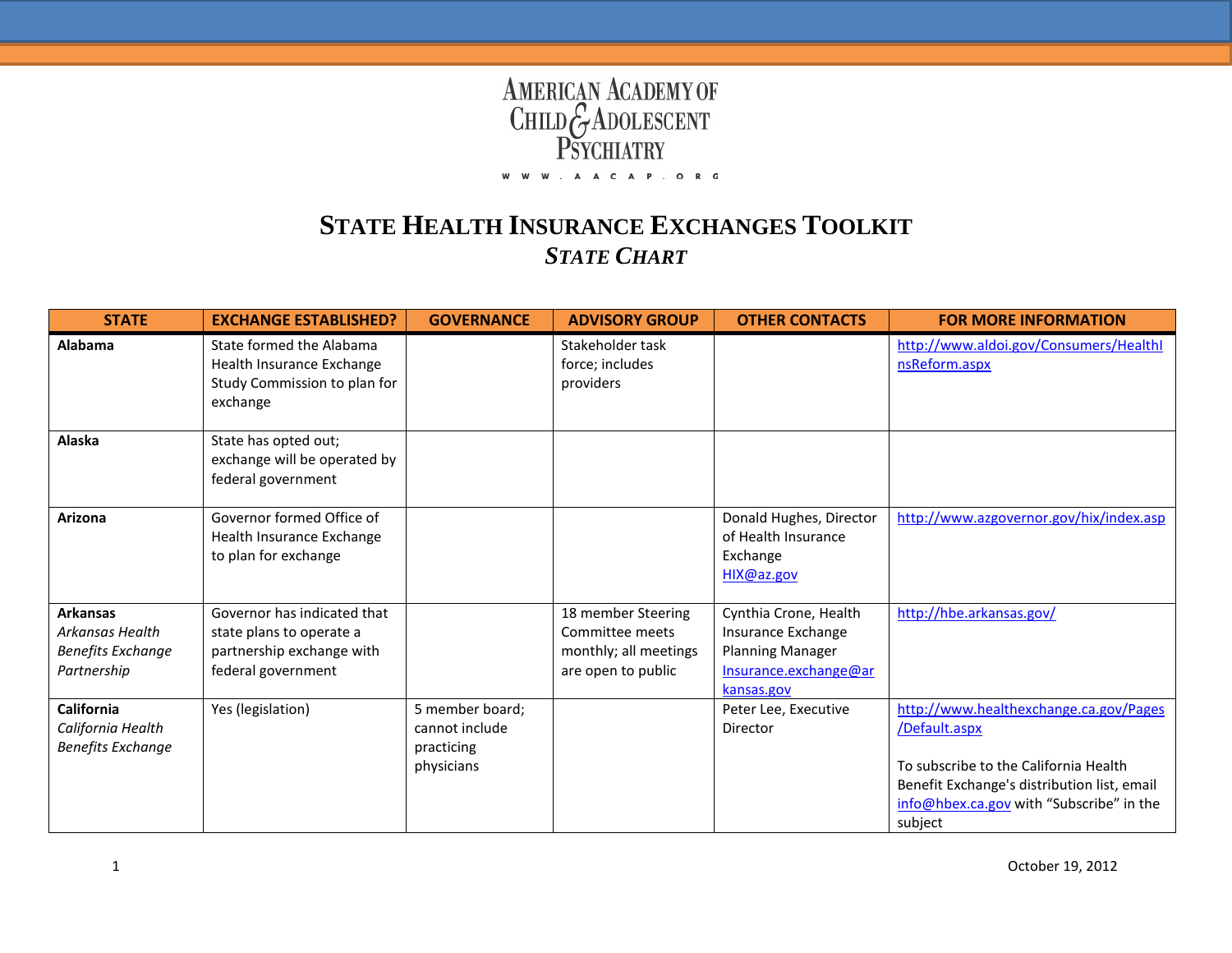| <b>STATE</b>                                                          | <b>EXCHANGE ESTABLISHED?</b>                                                                                     | <b>GOVERNANCE</b>                                              | <b>ADVISORY GROUP</b>                                                                                                                                                                                                      | <b>OTHER CONTACTS</b>                                                                                     | <b>FOR MORE INFORMATION</b>                                                                                                                                         |
|-----------------------------------------------------------------------|------------------------------------------------------------------------------------------------------------------|----------------------------------------------------------------|----------------------------------------------------------------------------------------------------------------------------------------------------------------------------------------------------------------------------|-----------------------------------------------------------------------------------------------------------|---------------------------------------------------------------------------------------------------------------------------------------------------------------------|
| Colorado<br>Colorado Health<br><b>Benefit Exchange</b>                | Yes (legislation)                                                                                                | 12 member board                                                | COHBE has multiple<br>advisory groups; all<br>meetings are open to<br>the public                                                                                                                                           | Patty Fontneau,<br><b>Executive Director and</b><br><b>Chief Executive Officer</b><br>pfontneau@cohbe.org | www.getcoveredco.org/<br>COHBE representatives are available to<br>speak with your organization -<br>http://www.getcoveredco.org/Get-<br>Involved/Request-a-Speaker |
| <b>Connecticut</b><br><b>Connecticut Health</b><br>Insurance Exchange | Yes (legislation)                                                                                                | 14 member board;<br>cannot include<br>practicing<br>physicians | Four Advisory<br>Committees:<br><b>Consumer Experience</b><br>and Outreach; Health<br>Plan Benefits and<br>Qualifications;<br>Brokers, Agents and<br>Navigators; Small<br><b>Business Health</b><br><b>Options Program</b> | Kevin Counihan,<br><b>Executive Director</b><br>Kevin.Counihan@ct.gov                                     | http://www.ct.gov/hix/site/default.asp                                                                                                                              |
| <b>Delaware</b>                                                       | Governor has indicated that<br>state plans to operate a<br>partnership exchange with<br>federal government       |                                                                |                                                                                                                                                                                                                            |                                                                                                           | http://dhss.delaware.gov/dhss/dhcc/                                                                                                                                 |
| <b>District of Columbia</b>                                           | Yes (legislation)                                                                                                | 11 member board;<br>cannot include<br>practicing<br>physicians |                                                                                                                                                                                                                            | Sandra Robinson,<br><b>Interim Director</b>                                                               | http://healthreform.dc.gov/DC/Health+Re<br>form                                                                                                                     |
| <b>Florida</b>                                                        | The Governor has indicated<br>that the state will opt out;<br>exchange will be operated by<br>federal government |                                                                |                                                                                                                                                                                                                            |                                                                                                           |                                                                                                                                                                     |
| Georgia                                                               | Governor formed Exchange<br>Advisory Committee to<br>provide recommendations                                     |                                                                |                                                                                                                                                                                                                            |                                                                                                           | http://healthcarereform.georgia.gov/gove<br>rnors-exchange-advisory-committee                                                                                       |
| Hawaii<br>Hawaii Health<br>Connector                                  | Yes (legislation)                                                                                                | 15 member board                                                | Consumer advisory<br>committee; all<br>meetings are open to<br>the public                                                                                                                                                  | Coral Andrews,<br><b>Executive Director</b>                                                               | http://www.hawaiihealthconnector.com/<br>Exchange representatives are available to<br>speak with your organization; email<br>rose@hawaiihealthconnector.com         |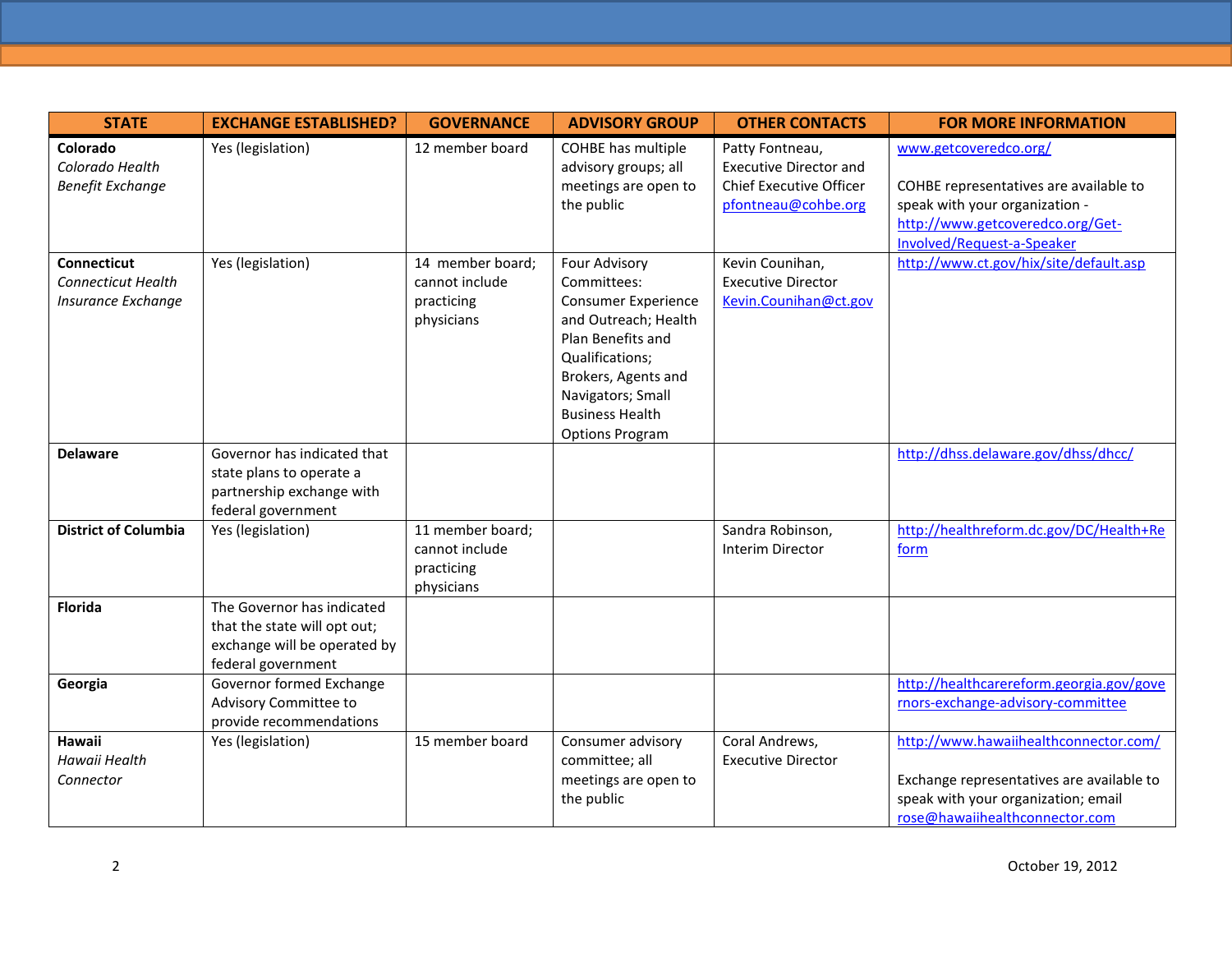| <b>STATE</b>                                                        | <b>EXCHANGE ESTABLISHED?</b>                                                                                                    | <b>GOVERNANCE</b>                                              | <b>ADVISORY GROUP</b>                                                                                                           | <b>OTHER CONTACTS</b>                        | <b>FOR MORE INFORMATION</b>                                                |
|---------------------------------------------------------------------|---------------------------------------------------------------------------------------------------------------------------------|----------------------------------------------------------------|---------------------------------------------------------------------------------------------------------------------------------|----------------------------------------------|----------------------------------------------------------------------------|
| Idaho                                                               | Governor formed exchange<br>workgroup to collect data on<br>formation of exchange;<br>includes physicians                       |                                                                |                                                                                                                                 |                                              |                                                                            |
| <b>Illinois</b>                                                     | Governor has indicated that<br>state plans to operate a<br>partnership exchange with<br>federal government                      |                                                                |                                                                                                                                 |                                              | http://insurance.illinois.gov/hiric/hie.asp                                |
| Indiana<br>Indiana Insurance<br>Market, Inc.                        | Governor signed Executive<br>Order to establish exchange;<br>legislation is needed to fully<br>implement                        |                                                                |                                                                                                                                 |                                              |                                                                            |
| lowa                                                                | State formed an interagency<br>work group to plan for<br>exchange, including Public<br>Health, Human Services, and<br>Insurance |                                                                | A work group has<br>solicited public input<br>through regional<br>meetings, although<br>there is not a formal<br>advisory group |                                              | http://www.idph.state.ia.us/hcr_committ<br>ees/health benefit exchange.asp |
| Kansas                                                              | Kansas Insurance<br>Department has been<br>leading exchange planning,<br>with 8 work groups                                     |                                                                |                                                                                                                                 |                                              | http://www.ksinsurance.org/hbexplan/ind<br>ex.php                          |
| Kentucky<br>Office of Kentucky<br><b>Health Benefit</b><br>Exchange | Yes (Executive Order)                                                                                                           | Housed within the<br>Cabinet for Health<br>and Family Services | 11 member advisory<br>board; requires<br>physician<br>representation                                                            | Carrie Banahan,<br><b>Executive Director</b> | http://chfs.ky.gov/default.htm                                             |
| Louisiana                                                           | State has opted out;<br>exchange will be operated by<br>federal government                                                      |                                                                |                                                                                                                                 |                                              |                                                                            |
| <b>Maine</b>                                                        | State has opted out;<br>exchange will be operated by<br>federal government                                                      |                                                                |                                                                                                                                 |                                              |                                                                            |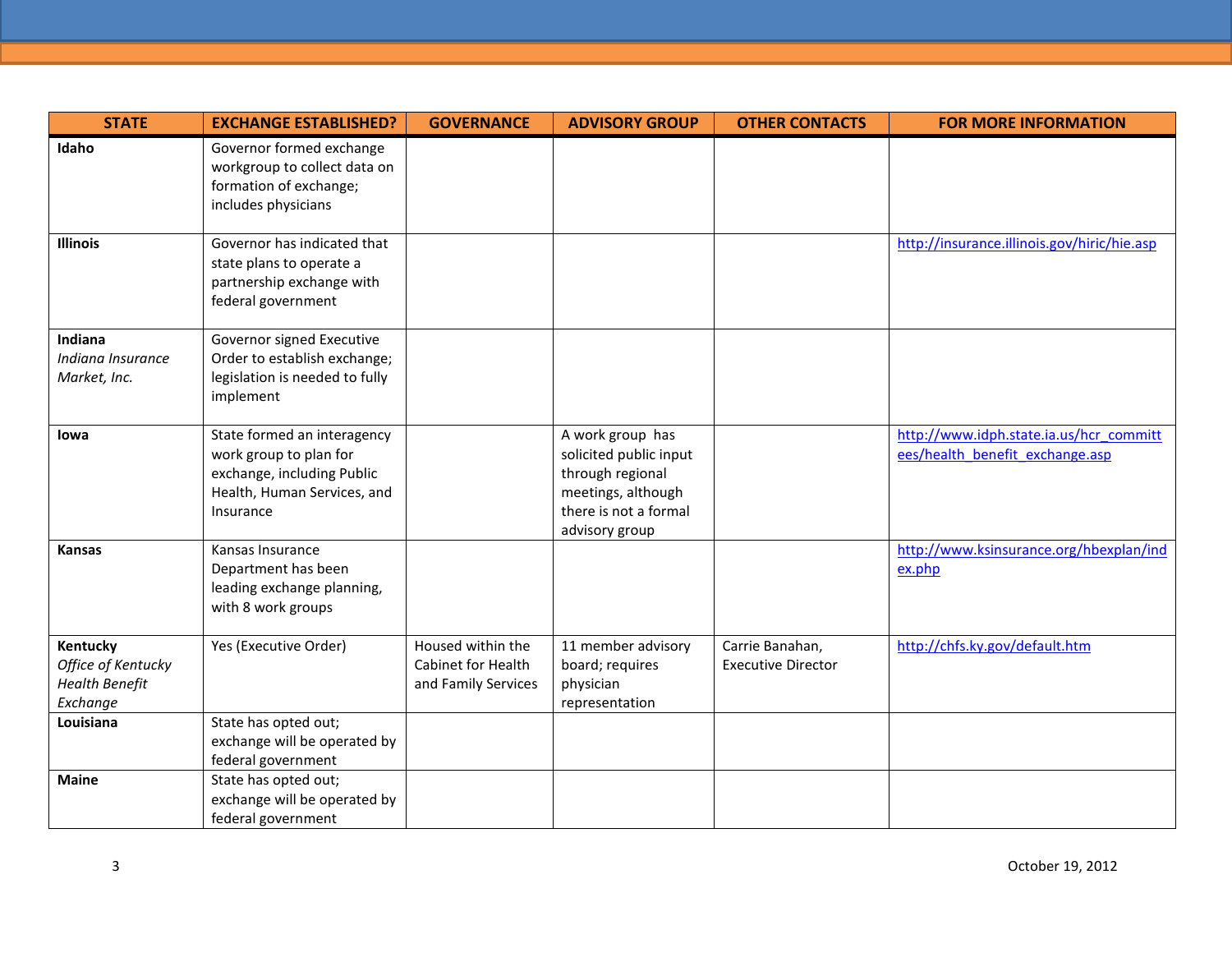| <b>STATE</b>                                                            | <b>EXCHANGE ESTABLISHED?</b>                                                                                                                                                                  | <b>GOVERNANCE</b>                                                     | <b>ADVISORY GROUP</b>                                                                                                                        | <b>OTHER CONTACTS</b>                                                                                                          | <b>FOR MORE INFORMATION</b>                                                                                                                                                                                |
|-------------------------------------------------------------------------|-----------------------------------------------------------------------------------------------------------------------------------------------------------------------------------------------|-----------------------------------------------------------------------|----------------------------------------------------------------------------------------------------------------------------------------------|--------------------------------------------------------------------------------------------------------------------------------|------------------------------------------------------------------------------------------------------------------------------------------------------------------------------------------------------------|
| Maryland<br>Maryland Health<br><b>Benefit Exchange</b>                  | Yes (legislation)                                                                                                                                                                             | 9 member board                                                        | Exchange has 5<br>advisory committees:<br>Continuity of Care;<br>Exchange<br>Implementation;<br>Financing; Navigator,<br>and Plan Management | Rebecca Pearce,<br><b>Executive Director</b><br>Rebecca.pearce@maryla<br>nd.gov                                                | http://dhmh.maryland.gov/exchange/Site<br>Pages/Home.aspx<br>Danielle Davis, Director of<br><b>Communications and Outreach</b><br>danielle.davis@maryland.gov                                              |
| <b>Massachusetts</b><br><b>Massachusetts</b><br><b>Health Connector</b> | Yes (legislation)                                                                                                                                                                             | 11 member board                                                       |                                                                                                                                              | Glen Shor, Executive<br>Director                                                                                               | https://www.mahealthconnector.org/                                                                                                                                                                         |
| Michigan                                                                | Governor has indicated that<br>the state will operate a<br>partnership exchange with<br>federal government                                                                                    |                                                                       |                                                                                                                                              |                                                                                                                                |                                                                                                                                                                                                            |
| <b>Minnesota</b>                                                        | The executive branch<br>continues to plan a state-<br>based exchange                                                                                                                          |                                                                       |                                                                                                                                              | The Health Insurance<br><b>Exchange Advisory Task</b><br>Force, which includes a<br>physician, advises on<br>exchange creation | http://mn.gov/commerce/insurance/topic<br>s/medical/exchange/<br>Go to<br>http://mn.gov/commerce/insurance/topic<br>s/medical/exchange/Exchange-Email-<br>Listserv/ to sign up for weekly email<br>updates |
| Mississippi                                                             | Commissioner of Insurance<br>announced that state would<br>establish a Health Insurance<br>Exchange operated by the<br>Mississippi Comprehensive<br>Health Insurance Risk Pool<br>Association | The Risk Pool<br>Association is<br>governed by an 11-<br>member board | Advisory Board with<br>11 subcommittees,<br>including one that<br>represents providers                                                       |                                                                                                                                | www.mshie.org                                                                                                                                                                                              |
| Missouri                                                                | Governor established the<br>Missouri Health Insurance<br><b>Exchange Coordinating</b><br>Council to plan for the<br>exchange                                                                  |                                                                       |                                                                                                                                              |                                                                                                                                |                                                                                                                                                                                                            |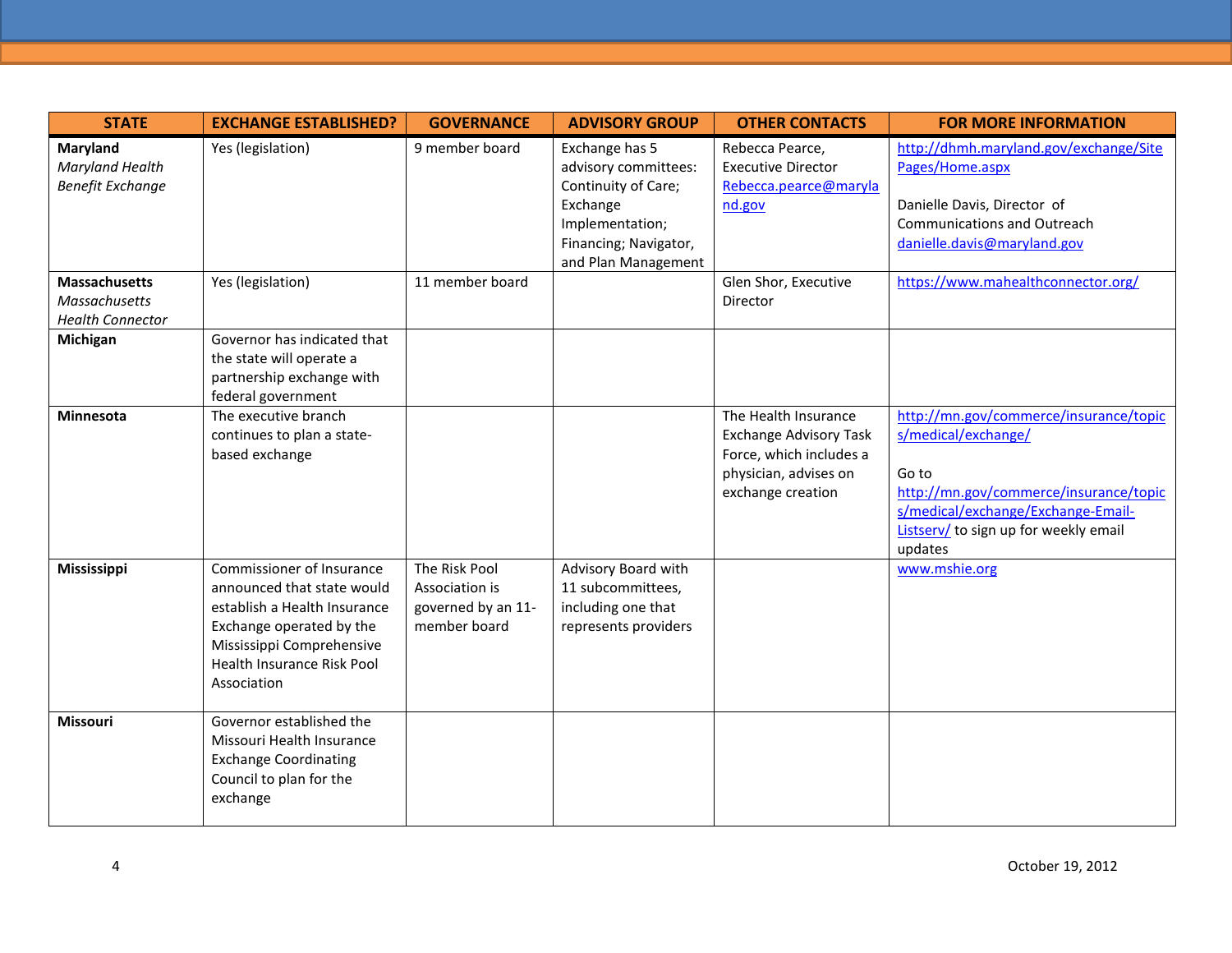| <b>STATE</b>                                        | <b>EXCHANGE ESTABLISHED?</b>                                                                                 | <b>GOVERNANCE</b> | <b>ADVISORY GROUP</b>                                                                                                                                                                                                             | <b>OTHER CONTACTS</b>             | <b>FOR MORE INFORMATION</b>                                                                                                                                                   |
|-----------------------------------------------------|--------------------------------------------------------------------------------------------------------------|-------------------|-----------------------------------------------------------------------------------------------------------------------------------------------------------------------------------------------------------------------------------|-----------------------------------|-------------------------------------------------------------------------------------------------------------------------------------------------------------------------------|
| Montana                                             | That state has indicated that<br>it may operate an exchange<br>in partnership with the<br>federal government |                   | Exchange Stakeholder<br>Involvement Council,<br>which includes<br>physician<br>representation, is<br>advising about a<br>partnership exchange                                                                                     |                                   |                                                                                                                                                                               |
| <b>Nebraska</b>                                     | The Department of Insurance<br>is planning for a state-based<br>exchange                                     |                   |                                                                                                                                                                                                                                   |                                   | http://www.doi.ne.gov/healthcarereform/<br>exchange/                                                                                                                          |
| Nevada<br>Silver State Health<br>Insurance Exchange | Yes (legislation)                                                                                            | 10 member board   | 5 advisory committees<br>have been<br>established: consumer<br>assistance, finance<br>and sustainability,<br>plan certification and<br>management,<br>reinsurance and risk<br>adjustment, and small<br>business health<br>options | John Hager, Executive<br>Director | http://exchange.nv.gov/<br>Go to https://listserv.state.nv.us/cgi-<br>bin/wa?SUBED1=SSHIXLIST&A=1 to sign<br>up to receive notices about public<br>meetings and new materials |
| <b>New Hampshire</b>                                | State has opted out;<br>exchange will be operated by<br>federal government                                   |                   |                                                                                                                                                                                                                                   |                                   |                                                                                                                                                                               |
| <b>New Jersey</b>                                   | Governor has indicated that<br>options are still being<br>studied                                            |                   | The New Jersey<br><b>Interagency Working</b><br>Group on the<br>Affordable Care Act is<br>assisting in planning<br>efforts, including<br>holding stakeholder<br>forums                                                            |                                   |                                                                                                                                                                               |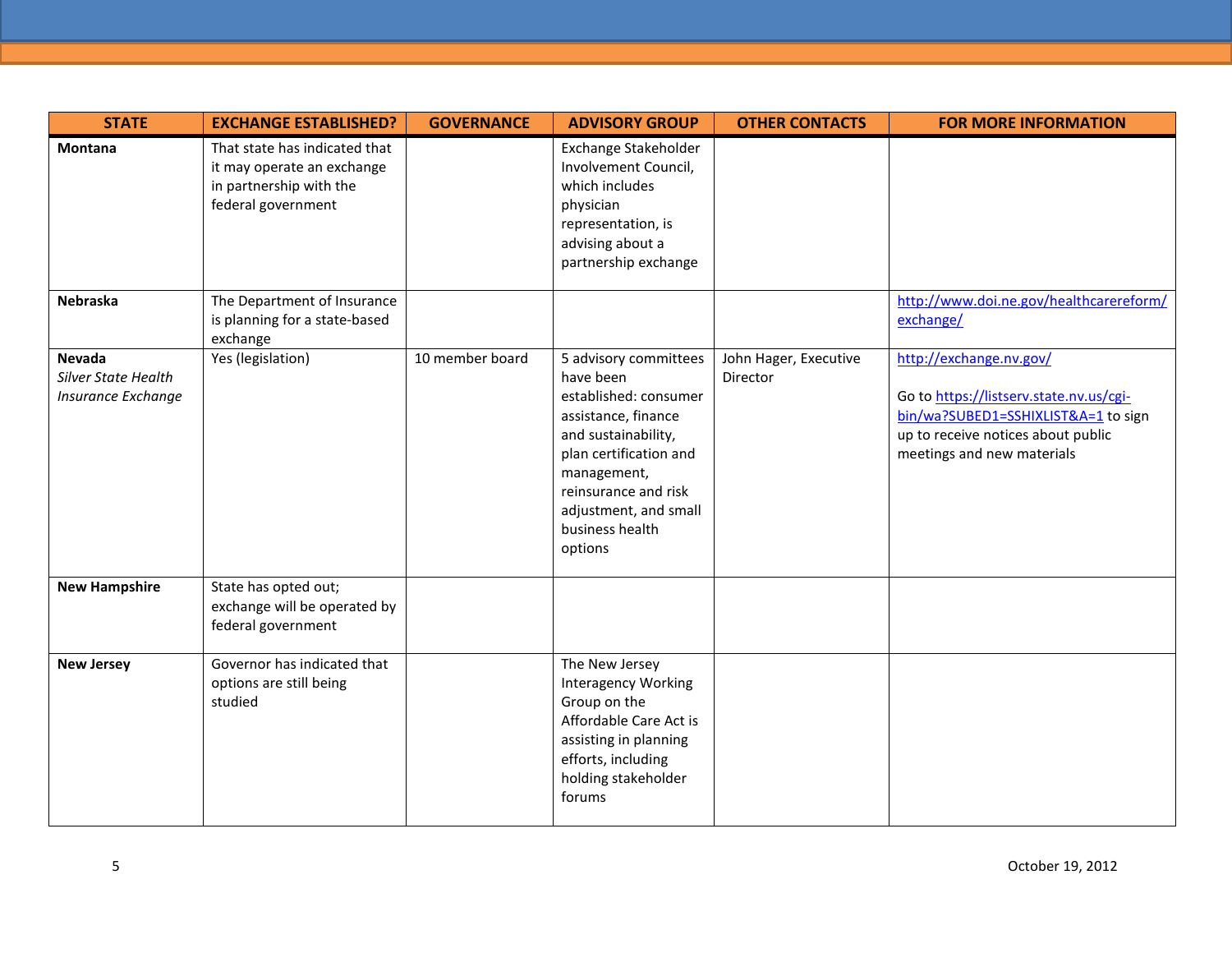| <b>STATE</b>                               | <b>EXCHANGE ESTABLISHED?</b>                               | <b>GOVERNANCE</b>                         | <b>ADVISORY GROUP</b>                       | <b>OTHER CONTACTS</b>     | <b>FOR MORE INFORMATION</b>                     |
|--------------------------------------------|------------------------------------------------------------|-------------------------------------------|---------------------------------------------|---------------------------|-------------------------------------------------|
| <b>New Mexico</b>                          | The state has indicated its<br>intent to establish the New | The New Mexico<br><b>Health Insurance</b> | The Human Services<br>Dept. created a 13    |                           | http://www.hsd.state.nm.us/nhcr/nhcrlao<br>.htm |
|                                            | Mexico Health Insurance<br>Exchange within the New         | Alliance has a 15<br>member board         | member Task Force to<br>advise on the       |                           |                                                 |
|                                            | Mexico Health Insurance<br>Alliance                        |                                           | development of an<br>exchange               |                           |                                                 |
| <b>New York</b>                            | Yes (Executive Order)                                      | Housed within the                         | Regional advisory                           | Donna Frescatore,         | http://www.healthcarereform.ny.gov/hea          |
| New York Health<br><b>Benefit Exchange</b> |                                                            | Department of<br>Health                   | committees, which<br>include providers,     | <b>Executive Director</b> | Ith insurance exchange/                         |
|                                            |                                                            |                                           | hold regular meetings.                      |                           |                                                 |
| <b>North Carolina</b>                      | Legislation was passed to                                  |                                           | The Health Benefit                          |                           | http://www.nciom.org/task-forces-and-           |
|                                            | indicate Assembly's intent to                              |                                           | Exchange and                                |                           | projects/?hr-hbeandinsurance                    |
|                                            | establish an exchange                                      |                                           | Insurance Oversight                         |                           |                                                 |
|                                            |                                                            |                                           | Workgroup is<br>exploring options           |                           |                                                 |
| <b>North Dakota</b>                        | Legislation was passed to                                  |                                           |                                             |                           |                                                 |
|                                            | indicate intent to establish                               |                                           |                                             |                           |                                                 |
|                                            | an exchange; Insurance<br>Commissioner and the             |                                           |                                             |                           |                                                 |
|                                            | Department of Human                                        |                                           |                                             |                           |                                                 |
|                                            | Services continue to plan                                  |                                           |                                             |                           |                                                 |
| Ohio                                       | Governor has indicated that                                |                                           | The Health Benefits                         |                           | http://www.ohioexchange.ohio.gov/Pages          |
|                                            | state prefers to create an                                 |                                           | Exchange Taskforce                          |                           | /default.aspx                                   |
|                                            | state-based exchange                                       |                                           | was formed to provide<br>recommendations on |                           | Public comments can be sent to:                 |
|                                            |                                                            |                                           | implementation                              |                           | Exchangecomments@insurance.ohio.gov             |
|                                            |                                                            |                                           |                                             |                           |                                                 |
| Oklahoma                                   | The Oklahoma Health                                        |                                           |                                             |                           | http://www.okhealthcare.info/                   |
|                                            | Insurance Exchange Project                                 |                                           |                                             |                           |                                                 |
|                                            | (Secretary of Health,<br><b>Department of Mental</b>       |                                           |                                             |                           |                                                 |
|                                            | <b>Health and Substance Abuse</b>                          |                                           |                                             |                           |                                                 |
|                                            | Services, Insurance                                        |                                           |                                             |                           |                                                 |
|                                            | Department, and Health Care                                |                                           |                                             |                           |                                                 |
|                                            | Authority) is leading                                      |                                           |                                             |                           |                                                 |
|                                            | planning efforts                                           |                                           |                                             |                           |                                                 |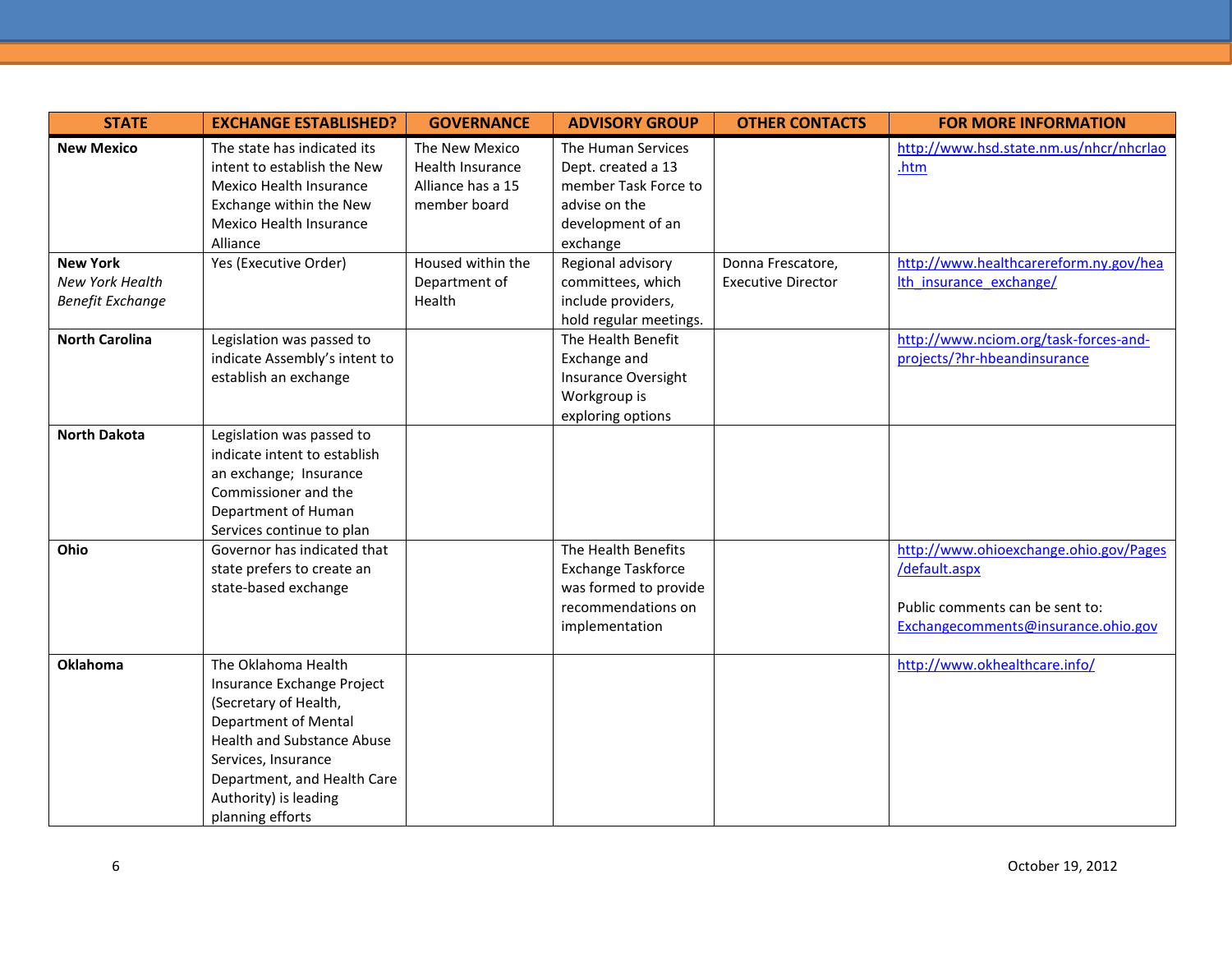| <b>STATE</b>                                                                 | <b>EXCHANGE ESTABLISHED?</b>                                                                                       | <b>GOVERNANCE</b>                                                   | <b>ADVISORY GROUP</b>                                                                                                           | <b>OTHER CONTACTS</b>                             | <b>FOR MORE INFORMATION</b>                                                                                                             |
|------------------------------------------------------------------------------|--------------------------------------------------------------------------------------------------------------------|---------------------------------------------------------------------|---------------------------------------------------------------------------------------------------------------------------------|---------------------------------------------------|-----------------------------------------------------------------------------------------------------------------------------------------|
| Oregon<br>Cover Oregon                                                       | Yes (legislation)                                                                                                  | 9 member board                                                      | A Consumer Advisory<br>Committee, which<br>includes physicians,<br>holds monthly<br>meetings open to the<br>public              | Howard "Rocky" King,<br><b>Executive Director</b> | http://www.coveroregon.com/<br>Go to<br>http://www.coveroregon.com/subscribe.p<br>hp to subscribe to the exchange mailing<br>list       |
| Pennsylvania                                                                 | Governor has indicated<br>support of a state exchange;<br>the Insurance Department is<br>leading exchange planning |                                                                     |                                                                                                                                 |                                                   |                                                                                                                                         |
| <b>Rhode Island</b><br><b>Rhode Island Health</b><br><b>Benefit Exchange</b> | Yes (Executive Order)                                                                                              | 13 member board;<br>cannot include<br>practicing<br>physicians      | The Exchange Board is<br>required to receive<br>guidance from an<br><b>Expert Advisory</b><br>Committee, including<br>providers | Christy Ferguson,<br>Director                     | http://www.healthcare.ri.gov/exchange/a<br>bout/                                                                                        |
| <b>South Carolina</b>                                                        | State has opted out;<br>exchange will be operated by<br>federal government                                         |                                                                     |                                                                                                                                 |                                                   |                                                                                                                                         |
| <b>South Dakota</b>                                                          | State has opted out;<br>exchange will be operated by<br>federal government                                         |                                                                     |                                                                                                                                 |                                                   |                                                                                                                                         |
| <b>Tennessee</b>                                                             | The state established the<br>Insurance Exchange Planning<br>Initiative to advise on<br>exchange implementation     |                                                                     |                                                                                                                                 |                                                   | http://www.tn.gov/nationalhealthreform/<br>exchange.shtmEl<br>Email insurance.exchange@tn.gov to<br>subscribe to a stakeholder listserv |
| <b>Texas</b>                                                                 | State has opted out;<br>exchange will be operated by<br>federal government                                         |                                                                     |                                                                                                                                 |                                                   |                                                                                                                                         |
| Utah<br>Avenue H                                                             | Yes (legislation)                                                                                                  | Administered by the<br>Office of Consumer<br><b>Health Services</b> | The Executive Steering<br>Committee provides<br>input on the exchange                                                           | Patty Connor, Director                            | http://www.avenueh.com/<br>Comments can be sent to<br>exchange@utah.gov                                                                 |